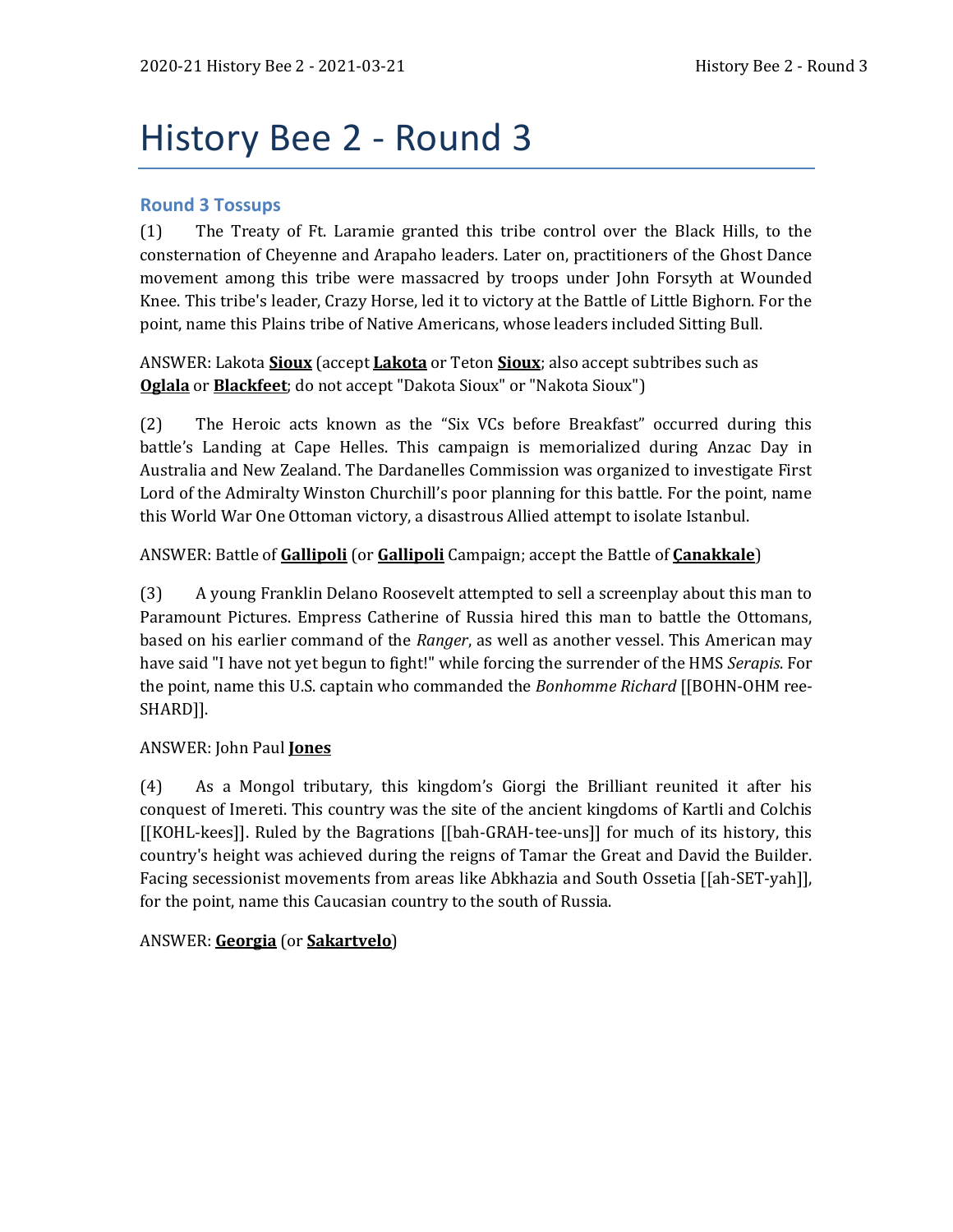(5) A leaked Strom Thurmond memo concerning this man suggested that he and his wife should be deported after the success of "Give Peace a Chance." Much of the Bible Belt banned this artist's music after he argued one band was "more popular than Jesus." Mark David Chapman gunned down this figure in 1980 while he was exiting the Dakota Hotel with his wife, Yoko Ono. For the point, name this recording artist, the co-lead vocalist and rhythm guitarist for The Beatles.

#### ANSWER: John Winston Ono **Lennon**

(6) Thomé [[tome-EH]] Lopes records that this admiral intentionally raided a ship of pilgrims on *Hajj*, burning them alive. This primary hero of the *Lusiads* had the fiefdom of Sines [[SEE-nesh]] given to him by the head of the House of Aviz, Manuel I. This explorer stopped in ports like Mombasa and Malindi before landing in Calicut. For the point, name this Portuguese explorer, the first to round the Cape of Good Hope and reach India by sea.

#### ANSWER: Vasco **Da Gama**

(7) In this election year Norman Thomas ran for the Socialist Party of America. "Happy Days Are Here Again" became the unofficial theme song of this election year's winner, who cut a deal for John Nance Garner to become his vice presidential Candidate. The loser of this election year signed the Smoot-Hawley Tariff, exacerbating the nascent Great Depression. For the point, name this election year in which Herbert Hoover lost to Franklin Delano Roosevelt.

#### ANSWER: **1932** (or United States Presidential Election of **1932**)

(8) Alexander Kozhevin discovered an idol to this deity in an ancient Russian archaeological site, sparking a media rumor about an ancient cult to this god. Tamil poetsaints named Alvars travelled and sang the praises of this deity, who rides on the eagle Garuda and has avatar forms such as Rama and Krishna. For the point, name this widelyworshipped member of the Hindu Trimurti, known as the "Preserver."

#### ANSWER: **Vishnu** (accept **Upulvan** or **Gorakh**)

(9) Position and state required. Supported by William T. Sherman, a Know Nothing in this political position ended a crisis caused by the Vigilance Commission. In order to take the office of Chief Justice of the Supreme Court, this position was vacated by Earl Warren. A 2003 recall election led to actor Arnold Schwarzenegger winning this position. For the point, name this executive position held by both Jerry Brown and Gavin Newsom.

#### ANSWER: **Governor** of **California**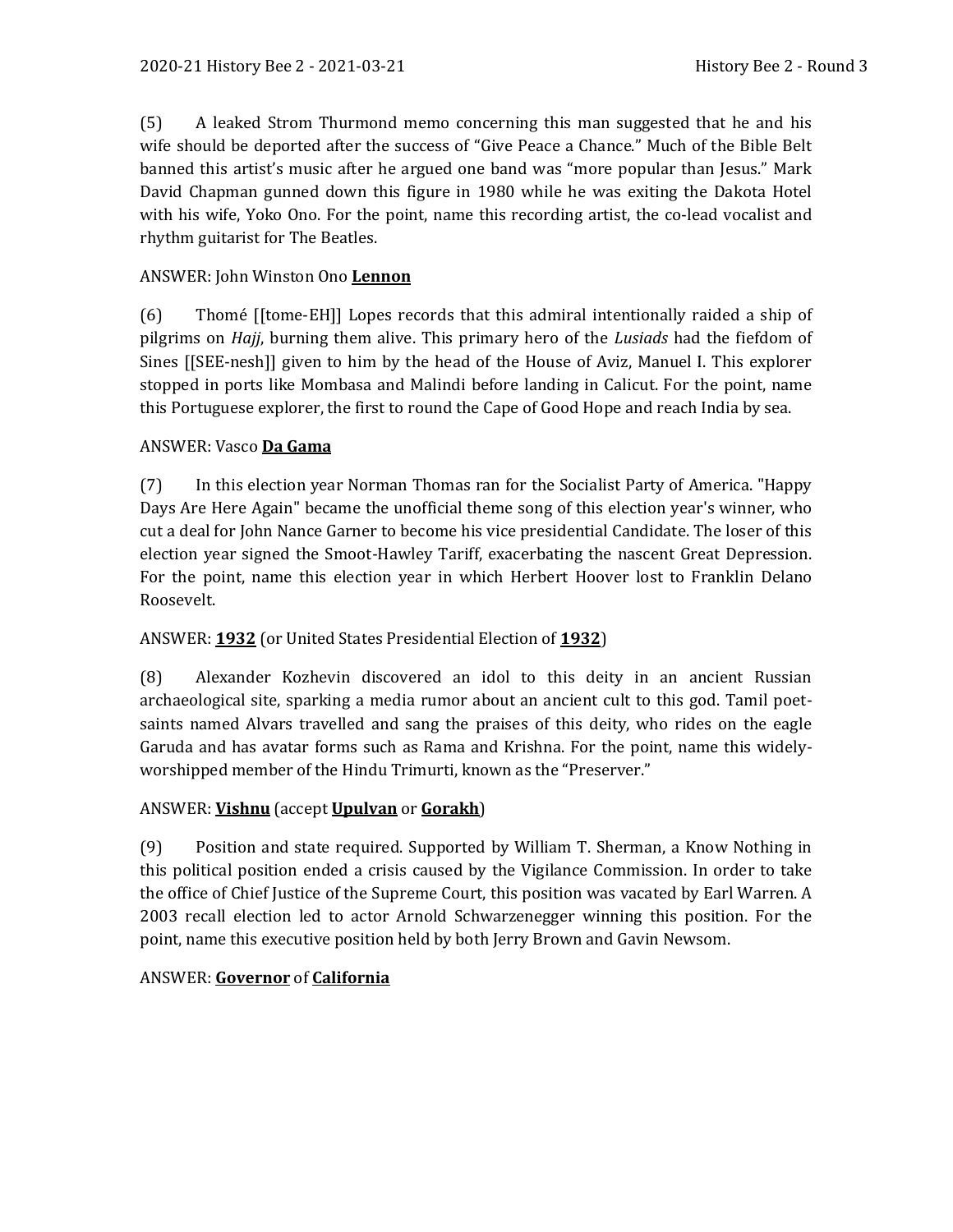(10) This organization successfully dislodged the pirates known as the Victual Brothers from their haven in Gotland. This group's contributions to the Yorkists in the Wars of the Roses led King Edward IV to protect its exemption from tolls in England. This maritime league successfully defeated the Kalmar Union in a 15th century war that raged across the Baltic. For the point, Hamburg was a part of what Germanic trade league centered on Lübeck?

#### ANSWER: **Hanseatic** League (accept the **Hansa**)

(11) A massacre of eleven Black soldiers occurred during this battle at Wereth [[VEHreth]]. General von Lüttwitz [[LOOT-vitz]] called for the surrender of the 101st Airborne at this battle and was met with Anthony McAuliffe's reply, "Nuts!" This series of battles included an engagement at Elsenborn Ridge and was the deadliest U.S. battle of World War Two. For the point, name this last-ditch Axis attempt to defeat the Allies in the Ardennes Forest.

#### ANSWER: Battle of the **Bulge** (accept **Ardennes** Counteroffensive before mentioned)

(12) The second chapter of this author's memoir, *A Movable Feast*, provides an in-depth analysis of the tribulations of the "Lost Generation." Fidel Castro and Che Guevara almost won the final iteration of this man's national fishing tournament in Cuba in 1960. This man's two months as an ambulance driver in World War One inspired him to write *A Farewell to Arms*. For the point, name this American author of *The Old Man and the Sea*.

#### ANSWER: Ernest **Hemingway**

(13) Due to the shape of the ship mast of this explorer, one ethnic group possibly believed him to be the fertility god Lono. The Royal Society sponsored this man to follow the transit of Venus across the Sun, eventually arriving in Tahiti. This explorer was killed after a Kahuna distracted him and villagers stabbed him to death. For the point, name this British navigator who discovered the "Sandwich Islands," today known as Hawaii.

#### ANSWER: James **Cook**

(14) San Miguel de Gualdape [[gwahl-DAH-peh]] was the first Spanish mission along this body of water. The Battle of Hampton Roads, a stalemate between rival ironclads the USS *Monitor* and the CSS *Virginia*, occurred where the James River meets this body of water. Francis Scott Key, writer of the "Star Spangled Banner," viewed the bombardment of Ft. McHenry from an arm of this bay. For the point, name this estuary off the coast of Maryland and Virginia.

#### ANSWER: **Chesapeake** Bay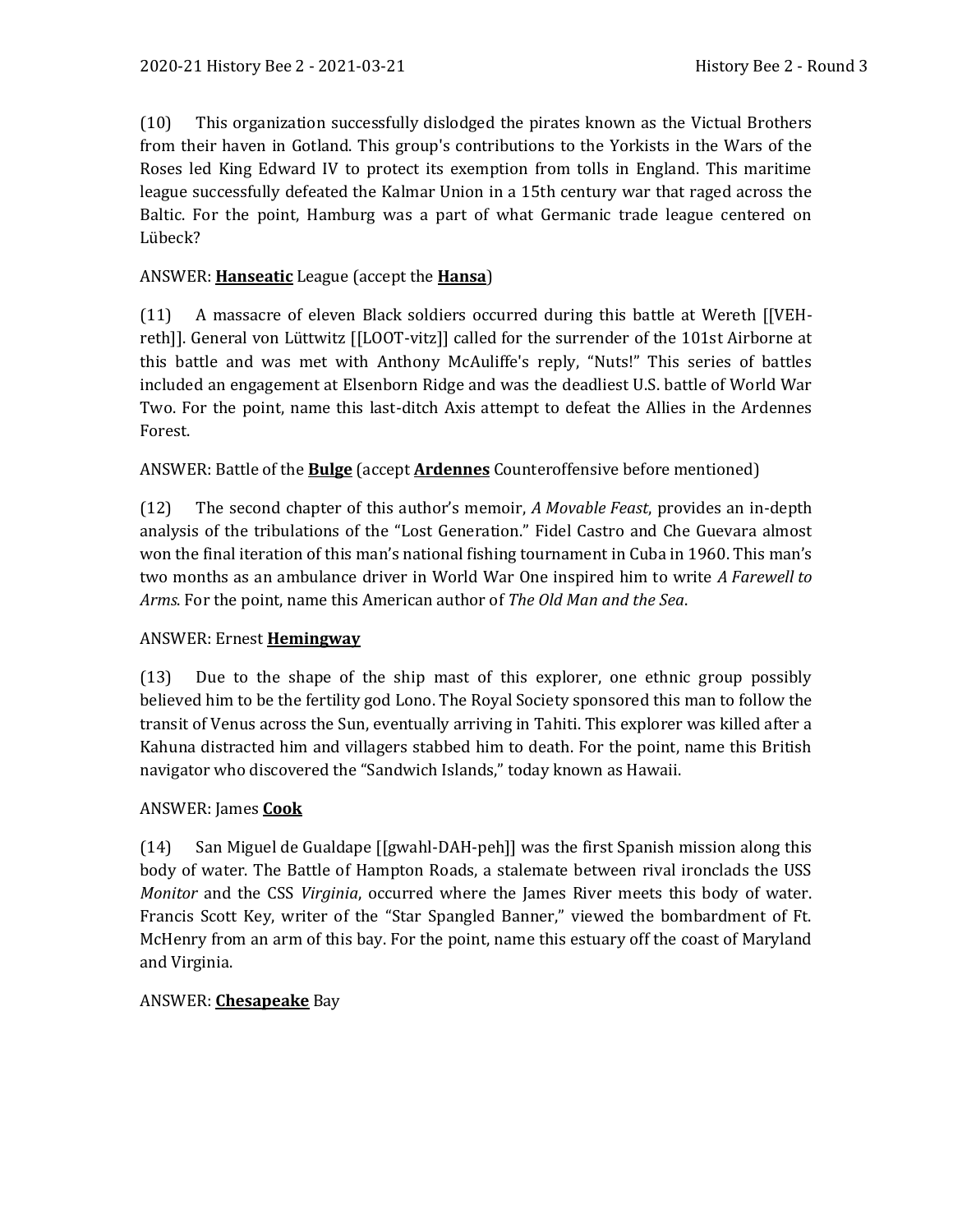(15) This ruler signed the Treaty of Wedmore following the Battle of Edington, forcing Guthrum's Great Heathen Army to return to the Danelaw. The *Burghal Hidage* [[BUHR-gul HAI-didj]] recounts the defensive burhs created by this ruler, the son of Aethelwulf and grandfather of the first King of England who united the Anglo-Saxons, Aethelstan. For the point, name this ruler of Wessex who fought off the Vikings during the Early Middle Ages.

#### ANSWER: **Alfred** the Great

(16) This royal pushed for the anti-left wing Peace Preservation Laws after a Communist attempted to assassinate him in the Toranomon Incident. A photo of this man and general Douglas MacArthur standing side by side was censored by the local media due to their height difference. This ruler gave the Jewel Voice Broadcast, formally surrendering to the U.S after the bombings of Hiroshima and Nagasaki. For the point, name this Japanese emperor during World War Two.

#### ANSWER: **Hirohito** (or Emperor **Showa**)

(17) After a failed attempt to merge with Sarah Lawrence College in 1967, this school began admitting women, including undergraduate students like Sonia Sotomayor and Michelle Obama. This school's Nassau Hall served as the United States Capitol building for four months in 1783. This school's preceptorial system was introduced by its thirteenth president, Woodrow Wilson. For the point, name this Ivy League school in New Jersey.

## ANSWER: **Princeton** University

(18) These people often had to pay the *Apophorá*, a barley tribute owed to their overlord. This class of people from Messenia and Laconia nearly overthrew the government of King Archidamus II when a 464 BC earthquake made the king's city vulnerable. In the following autumn, young soldiers in the *Crypteia* [[crip-TAY-uh]] killed these people to suppress any future rebellions. For the point, name this slave class of Sparta.

#### ANSWER: **Helot**s (or **Heilot**es)

(19) The second of these wars began with the capture of the HMS *Arrow* and the refusal to release its crew. Dissatisfaction with the Canton System, requiring Europeans to trade with the *Cohong* merchant guilds, led to the second of these wars. The first of these wars ended with an "Unequal Treaty" of Nanjing, ceding Hong Kong and opening up ports like Shanghai. For the point, name these Anglo-Chinese wars titled for a common narcotic.

## ANSWER: **Opium** Wars (accept **Yāpiàn** Zhànzhēng; accept **Anglo-Chinese** Wars before mentioned)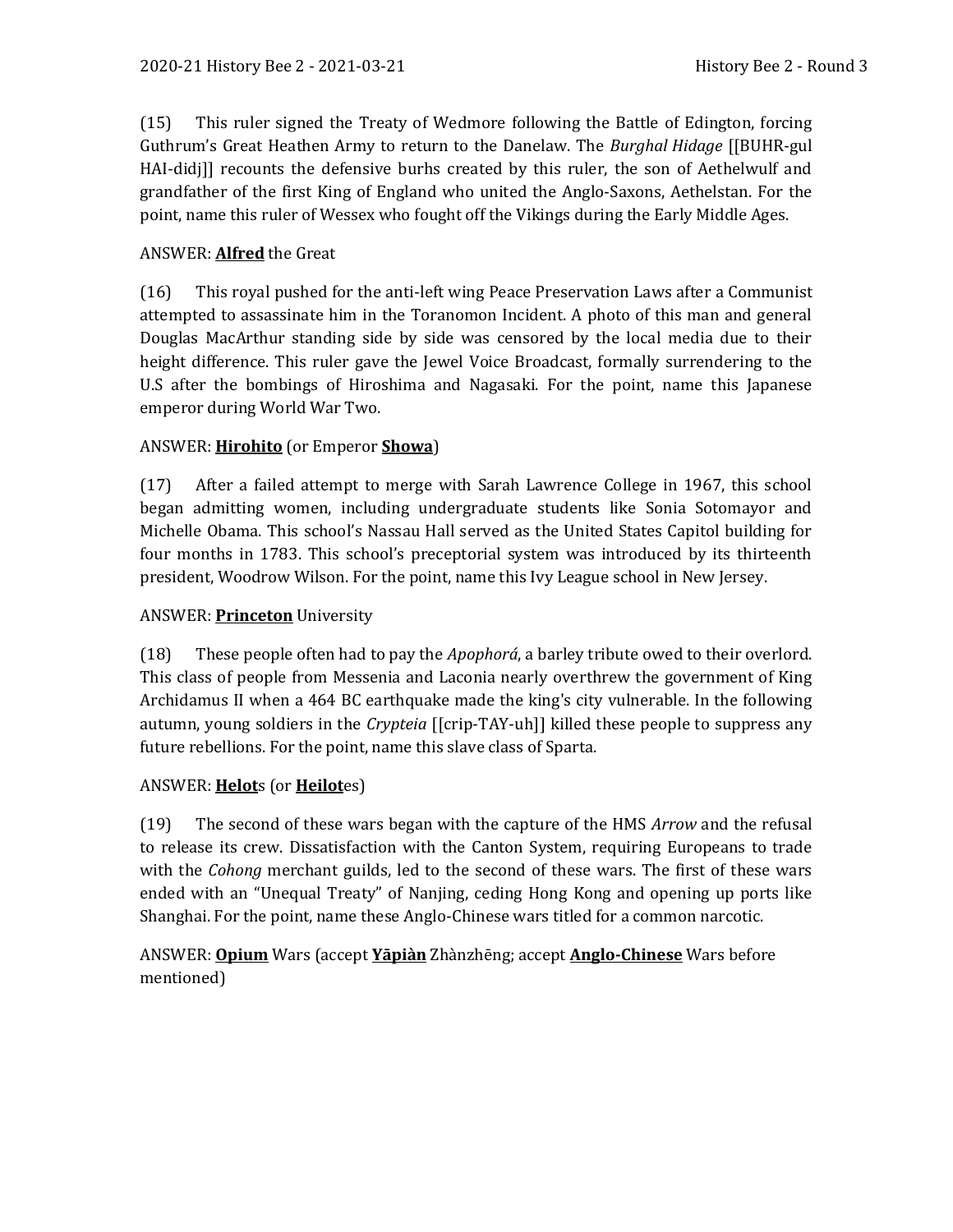(20) With his mistress Marie-Hortense Fiquet [[fee-KAY]], an artist in this movement avoided fighting in the Franco-Prussian War by fleeing to Aix-en-Provence [[ayz-ehn-proh-VAHNCE]]. This movement, many of whose artists advocated for "en plein air" painting, included an American woman, Mary Cassatt, alongside artists like Pierre-Auguste Renoir and Paul Cezanne. For the point, name this late-19th century art movement named for a painting by Claude Monet.

#### ANSWER: **Impressionism** (accept **Impressionist**s)

(21) The first documented incident of these events in North America occurred when a group of Dutch and Polish craftsmen were denied the chance to vote in Jamestown. 350,000 steel workers took part in one of these events in Pittsburgh, and the Pullman company was the target of another, with demonstrators agitating against the 12-hour work day and low wages. For the point, name these incidents of work stoppage, often organized by unions.

ANSWER: Labor **Strikes** (accept **Strike** Action, or specific strikes like the Homestead **Strike**)

(22) Andalusian exiles led by Abu Hafs established an emirate in this region, which they defended from an attempted invasion by Theoktistos [[thee-OHK-tih-stohs]]. The War of Candia displaced Venice from this island, becoming a possession of the Ottoman Empire. A major ancient culture based on this island ritually performed bull-leaping and built palaces at Phaistos and Knossos [[kuh-NOH-sohss]]. For the point, name this largest and most populous island in Greece.

#### ANSWER: **Crete**

(23) Leo the Wise completed a reformed law code for this empire, called the *Basilika*. This empire lost the Battle of Yarmuk to Arab forces under the Rashidun Caliphate. That occurred during the rule of this empire by the Heraclian dynasty, who were succeeded by the Isaurians. Ravenna was captured by this empire's general Belisarius, who served Justinian I. For the point, name this Greek-speaking successor state that was ruled from Constantinople.

## ANSWER: **Byzantine** Empire (accept **Eastern Roman** Empire or **Byzantium**; also accept **Basileia Rhomaion**)

(24) American authorities detained twenty women of this ethnicity for "lewd and debauched" behavior, leading to the case *Chy Lung v Freeman*. *Lau v. Nichols* forced California to provide supplemental English courses to children of this ethnicity in their school system. Chester Alan Arthur signed an 1882 Exclusion Act named for this ethnic group from Asia. For the point, name this ethnic group, many of whom fled a life of poverty under the Qing [[CHING]] dynasty.

#### ANSWER: **Chinese**-American (prompt on "Asian-American")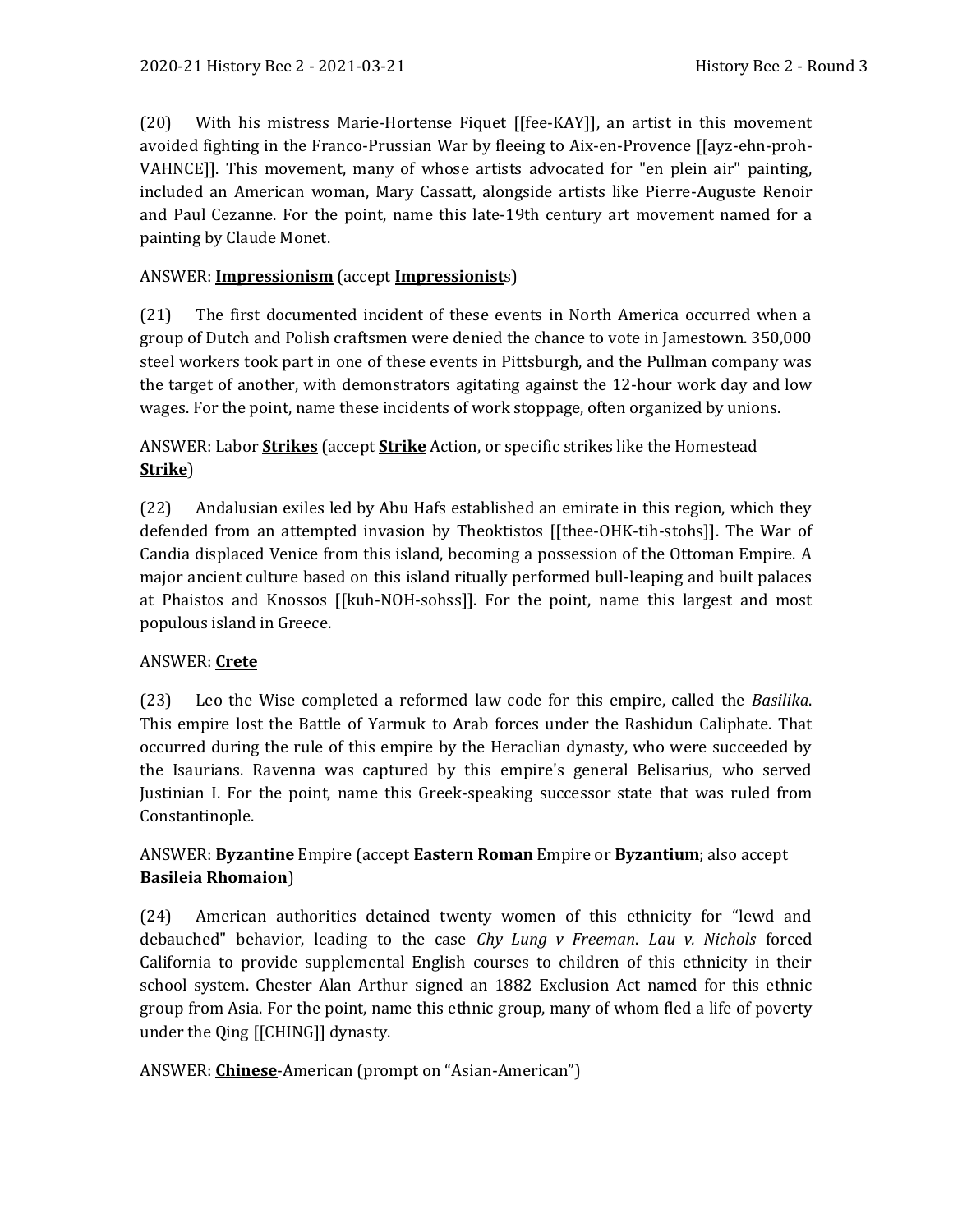(25) This leader and his future co-ruler fled to the Trinity Lavra of St. Sergius monastery after the Streltsy sided with their sister, Sophia. This man worked incognito as a shipbuilder, despite his conspicuous height, in Holland during the "Grand Embassy" to Europe. This tsar, who instituted a beard tax, moved the imperial capital from Moscow to St. Petersburg. For the point, name this "Great" tsar of Russia, the victor of the Great Northern War.

#### ANSWER: **Peter the Great** (accept **Peter I** or **Pyotr Alekseevich**)

(26) After this invasion, the Royal Navy sank a former ally's fleet in the Battle of Mers-el-Kebir. One portion of this invasion's "Case Yellow" plan resulted in a crossing of the Meuse river and a battle at Sedan. This invasion, preceded by the Phony War, began with a rush through the Ardennes Forest in an attempt to go around the Maginot [[MAH-zhee-noh]] Line. For the point, name this six week phase of World War Two which ended following the capture of Paris.

ANSWER: **Fall of France** (or **Battle of France**; accept word description of Nazi Germany's capitulation of the **French** Republic)

(27) The Benton Harbor Riots occurred in this state, forcing Governor George Romney to call in the National Guard. At the River Rouge plant in this state's city of Dearborn, members of the UAW clashed with Ford agents at the Battle of the Overpass. To end the bloodless Toledo War with Ohio, this state received statehood and the Upper Peninsula. For the point, name this Wolverine state, home to the center of the American auto industry in Detroit.

#### ANSWER: **Michigan**

(28) The Phoenicians supposedly found so much of this metal in Iberia that they used it for their anchors. Galena is a notable source of this metal, which was found in the mines at Laurium, supplying nearby Athens. In European folklore, witches, demons, and werewolves can be slain by bullets of this metal, thirty pieces of which were awarded to Judas for his betrayal of Christ. For the point, what metal is historically valued between bronze and gold?

#### ANSWER: **Silver** (or **Ag**)

(29) During one event in this city, the lens design company Ross unveiled the sixteen foot-long "Trophy Telescope." The Father of Epidemiology, John Snow, tracked a cholera outbreak in this city to a water pump on Broad Street. When bubonic plague broke out in 1665, rumor spread that the plague did not affect any tobacco shop owners in this city. That plague forced the Stuart king and his royal court to flee, for the point, which English capital city?

ANSWER: **London** (prompt on "Crystal Palace" before "Epidemiology")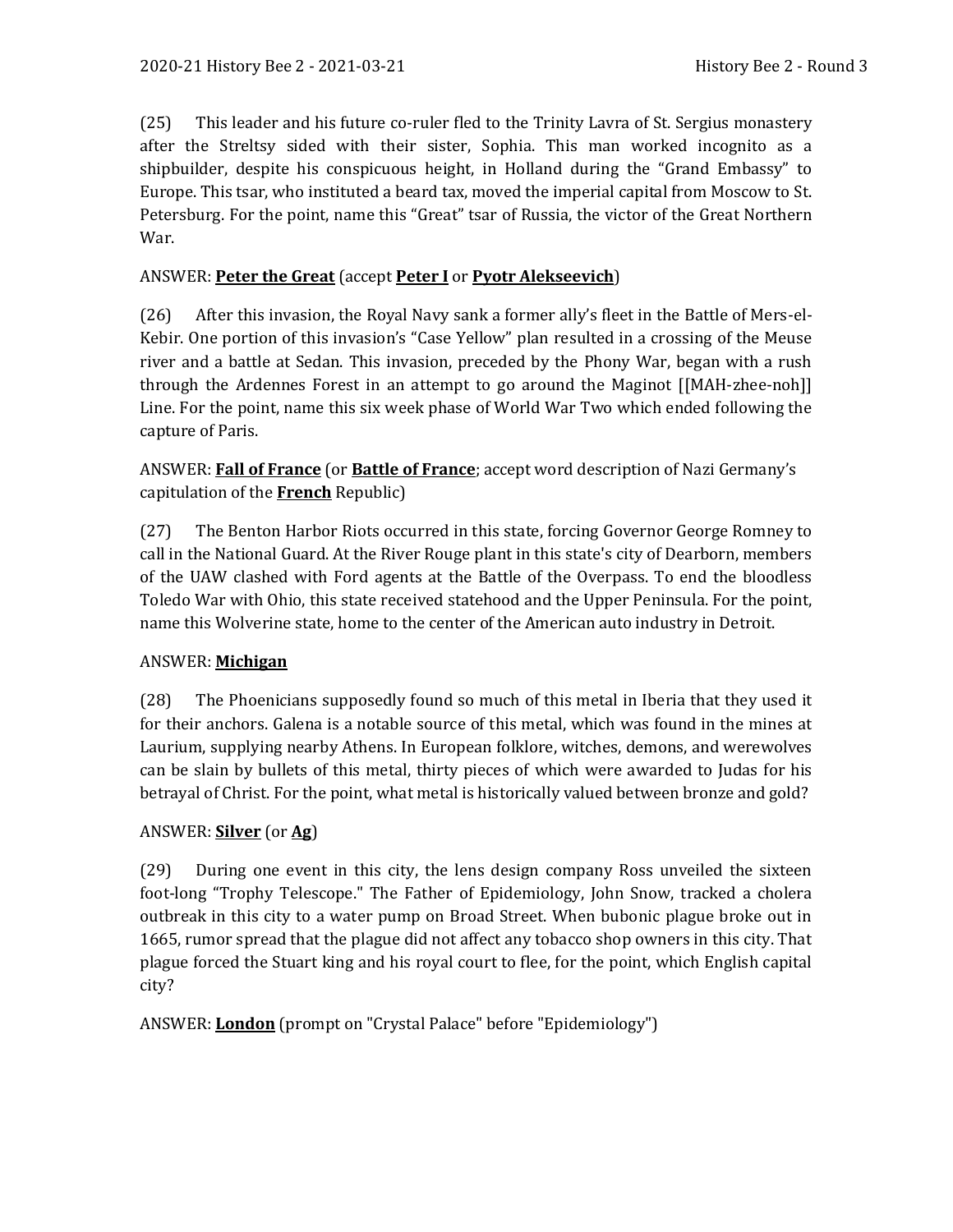(30) The Lodge Resolution issued a modification to this decree, which halted a Japanese company from buying Magdalena Bay in Baja California. The Roosevelt Corollary modified this policy, allowing the U.S. to intervene in the affairs of neighboring countries. For the point, name this "Doctrine" opposing European intervention in the politics of newlyindependent nations in the Americas.

ANSWER: **Monroe** Doctrine